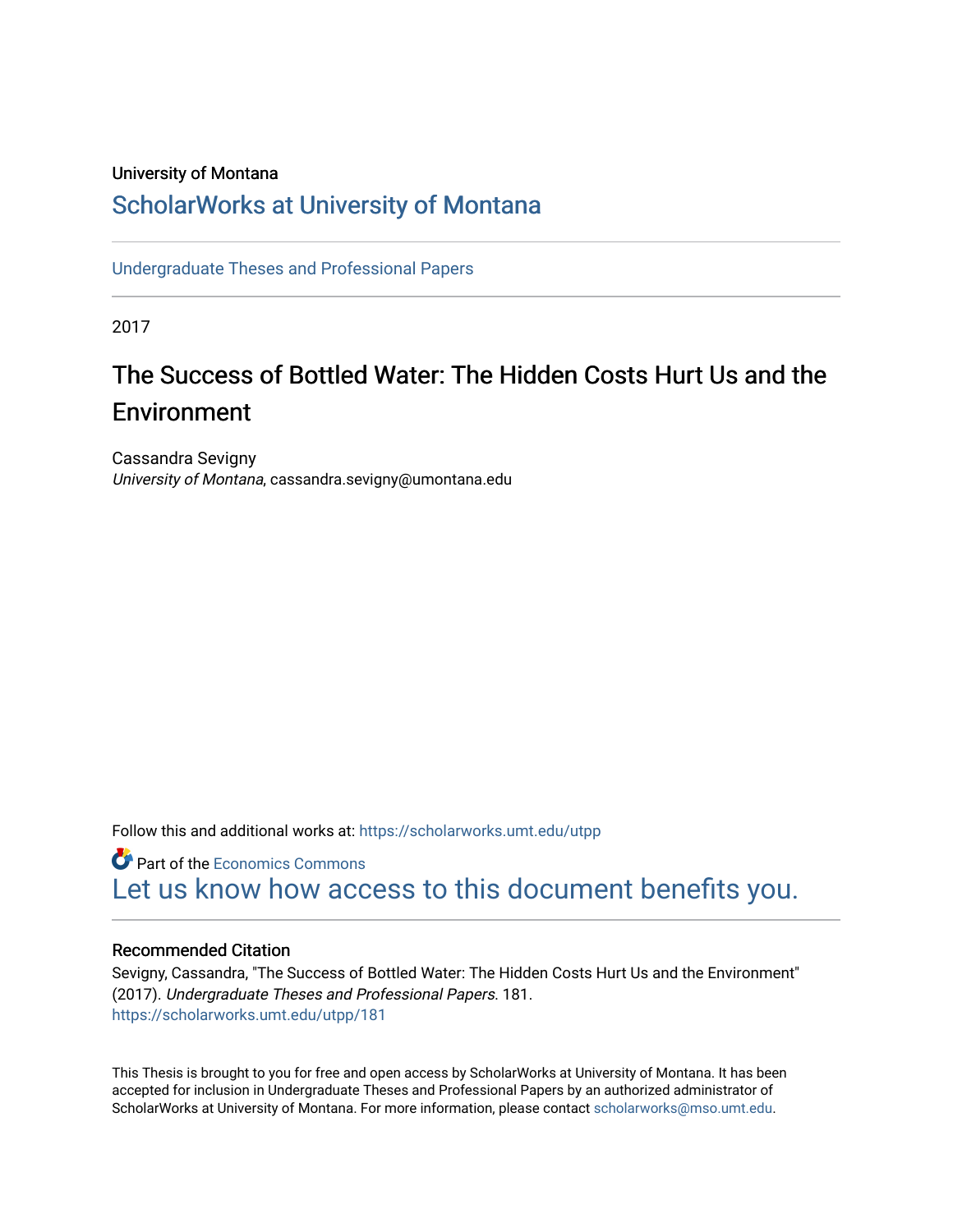# Running header: SUCCESS OF BOTTLED WATER: HIDDEN COSTS

The Success of Bottled Water: The Hidden Costs Hurt Us and the Environment

Cassie Sevigny

University of Montana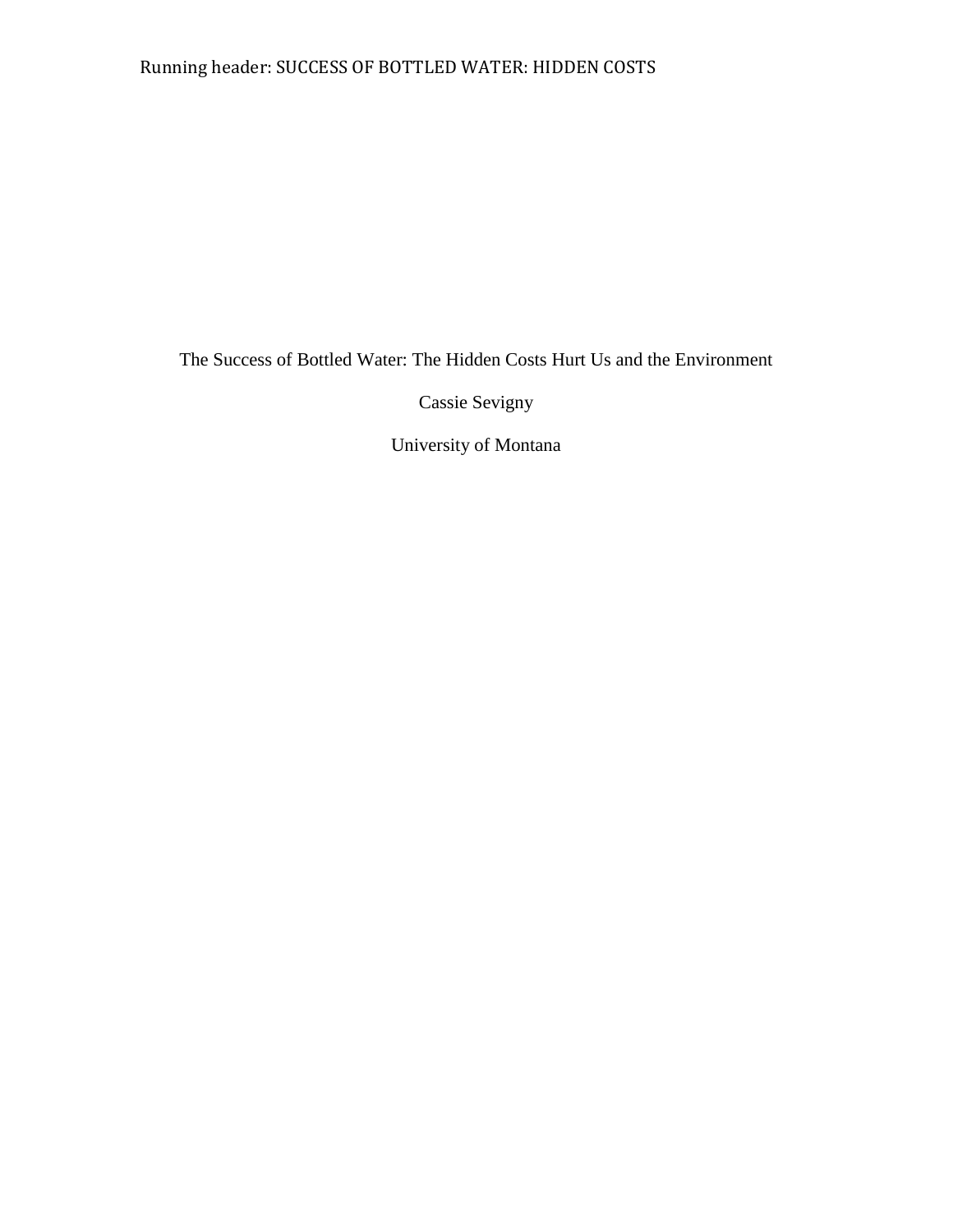### **Abstract**

Bottled water is consumed worldwide as both a matter of necessity and preference. People who need bottled water live in areas with compromised water sanitation, such as developing countries. People who prefer bottled water despite its higher price tag tend to live in areas that already have ready access to clean water, such as developing countries. These preferences for bottled water stem partly from taste and convenience, but are largely driven by advertising efforts by bottled water companies. The preference for bottled water leads to increased sales as well as increased cost. Costs include damages to health and the environment. Since these effects are not taken into account by bottled water companies and must be borne by others, they are considered external costs. Lack of information outside of biased advertising influences consumers to act differently than if they had full knowledge of the indirect consequences from their purchases. Educational efforts can balance out the information asymmetry between bottled water companies and consumers. This can take the form of a blind taste test, which demonstrates how little taste actually influences water decisions. A practice taste test corroborated studies which state that consumers cannot accurately identify water based on taste. Framing this activity in the context of the personal cost of bottled and tap compared to their similar benefit will help shift consumer perspectives and behaviors, especially in children, before preferences are formed.

*Keywords:* bottled water, tap water, taste, consumer preferences, education, environment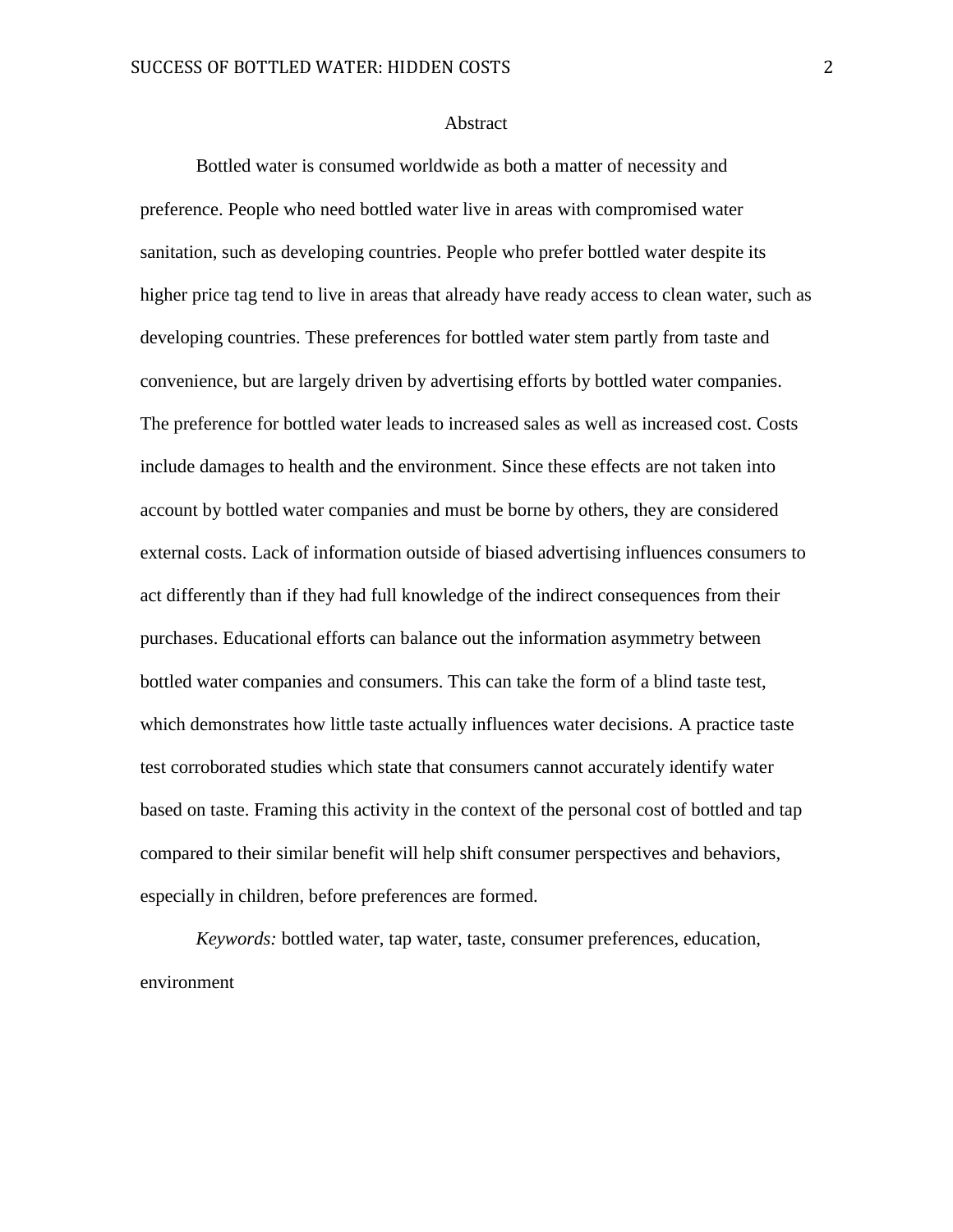#### **Introduction**

In the Western world, we are used to having clean water available to us straight out of the tap in our homes and offices. In regions lacking safe water, such as developing countries or regions where temporary contamination occurs, purchasing water or water filtration devices is necessary. In these regions, bottled water provides significant access to clean water and improves public health. Yet, the bottled water industry sells a large portion of its product to people in developed countries who already have access to clean water. In fact, people consume more bottled water in the U.S. than anywhere else in the world, at a rate of 8-9 billion gallons per year (Saylor et al., 2011). When the costs of bottling water are compared to the benefit this method of clean water provides, bottled water sales are higher than the efficient level. The costs go beyond the price of transportation and materials to include environmental damages from plastic litter, greenhouse gas emissions, and watershed depletion, and health risks. These costs form an externality, as they are not considered when bottled water companies weigh revenues and costs, making them external to the bottled water market. The external costs go ignored largely because consumers lack information about them. To reduce the amount of bottled water consumed to a sustainable level, educational efforts must make consumers aware of the external costs. Presenting children with educational water activities helps them form water preferences based on these costs and their own values so they can make informed decisions about water as adults.

People obtain drinking water through several access points. Surface water supply includes all sources above ground, like rivers and lakes (IMNH, n.d.). Groundwater includes all sources below ground, like aquifers (IMNH, n.d.). Spring water includes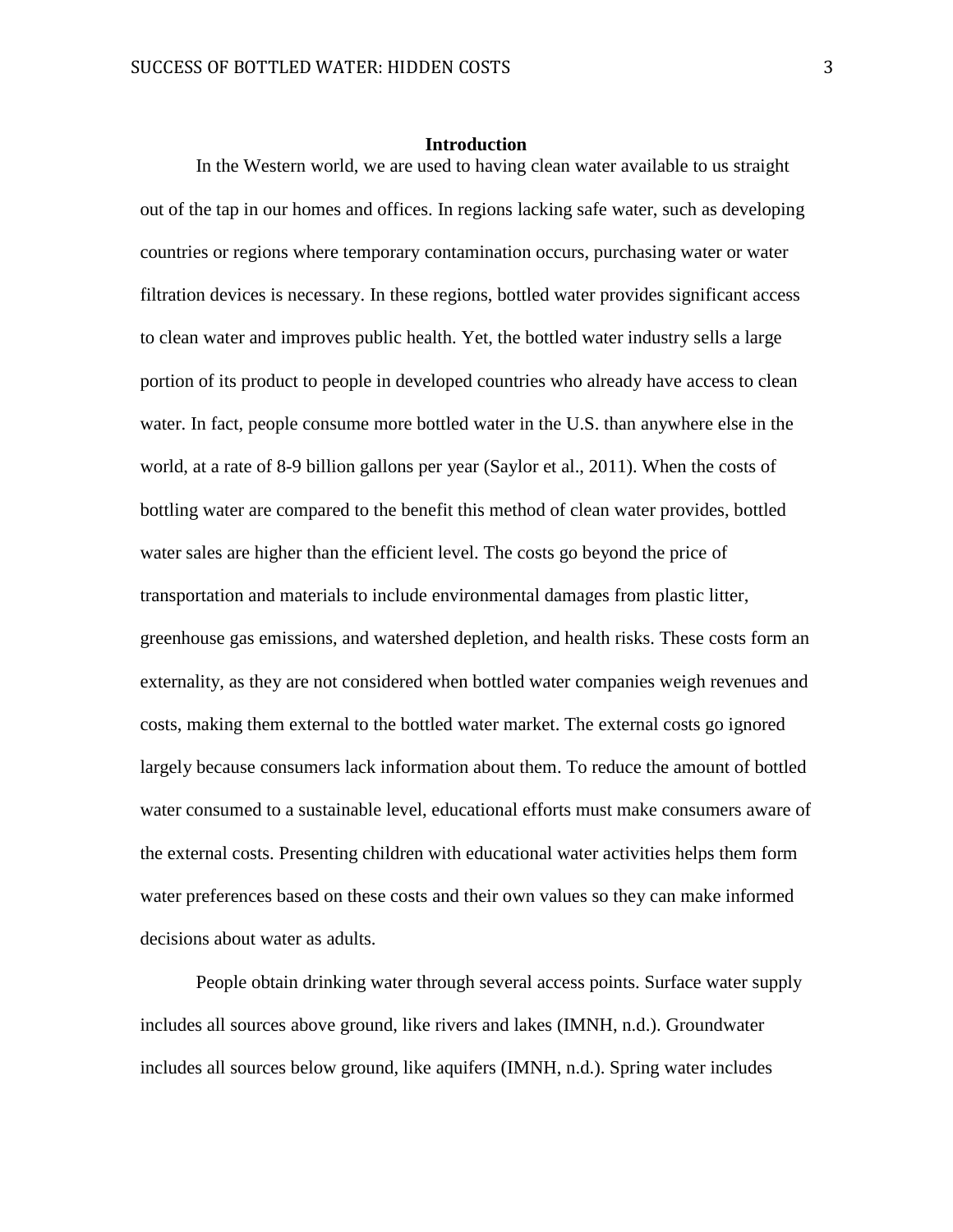sources that originate below ground and naturally rise to the surface (IMNH, n.d.). Municipal sources typically extract groundwater and pump it through the city for public use (IMNH, n.d., Gleick, 2010). Bottled water companies take advantage of a mixture of sources, including springs and wells (Gleick, 2010). Sometimes they simply take water from the tap, which a municipality has already pumped (Gleick, 2010). Dasani (Coca-Cola), Aquafina (PepsiCo), Nestle, and Smart Water all sell packaged tap water under the guise of "purified water" (Rega, 2016, Gleick, 2010). The label "purified water" describes tap water that has gone through a filtration process before bottling, and sounds more appealing to people who think tap water is bad (Gleick, 2010).

Bottled water removes water from local watersheds for export elsewhere. Any time water is extracted, it no longer contributes to the local ecosystem. In a municipality, water that the public uses typically undergoes treatment, and then the city returns it to a local body of water. The return of the treated water to the watershed counteracts the effects of its initial removal. With bottled water, however, companies ship the water across the country and the globe, with the local watershed experiencing a net loss in water content. The International Bottled Water Association (IBWA) states that bottled water uses "less than .004%" of the water supply in the US. A paper funded by the Drinking Water Research Foundation reported groundwater withdrawals for bottling commands .019% of the US water supply (Gleick, 2010). While these numbers are comparatively small and may represent an efficient amount when considering total water use, they do not take into account that extraction is localized around particular sources. Extraction sites are not spread evenly across the US, with several companies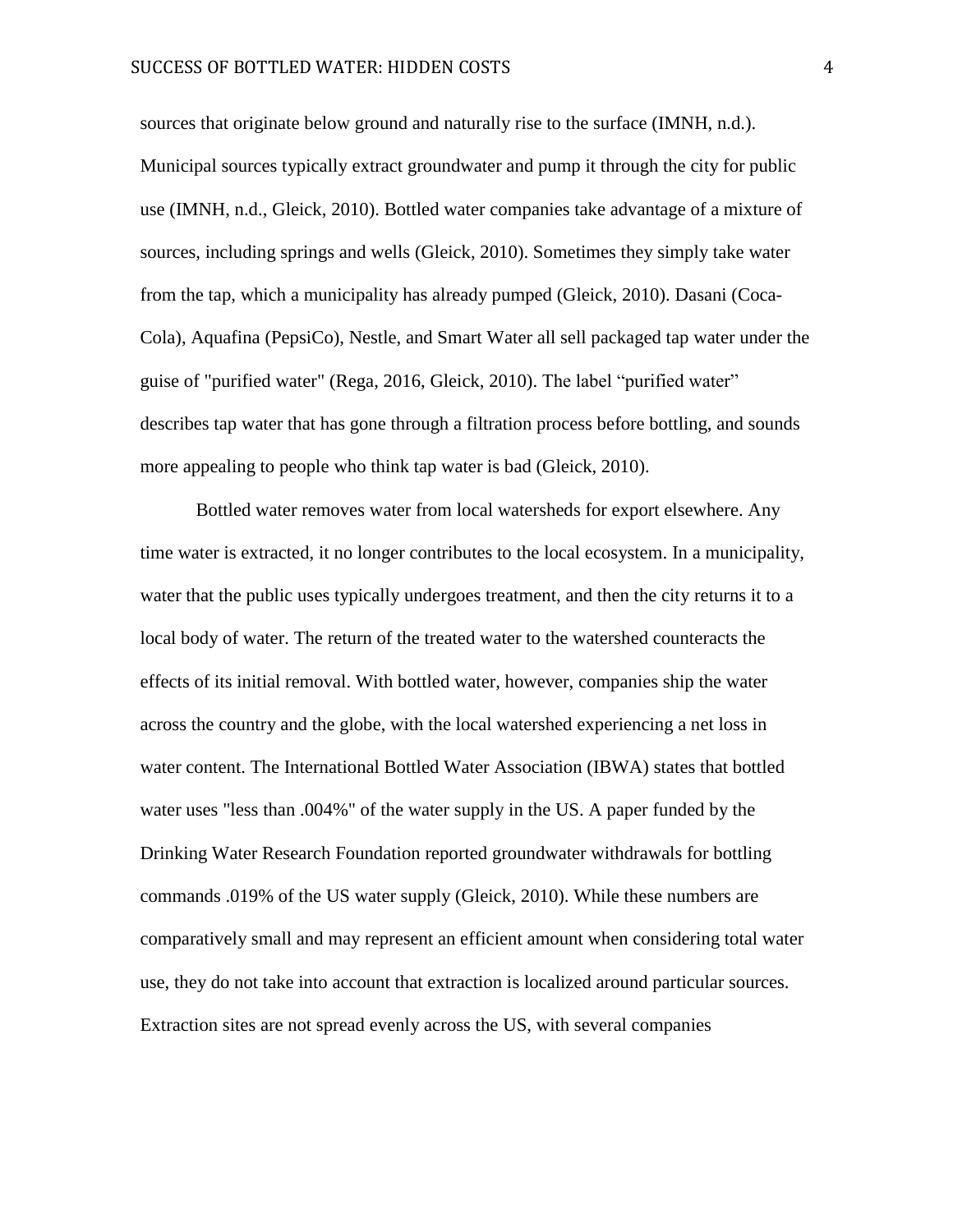concentrating in California and the northeast, so the impacts are also not felt equally (Gleick, 2010, Rega, 2016).

Significant water extraction from a region damages the ecosystem that relies on its watershed. In 2004, bottling company USA Springs wanted to extract up to 300,000 gallons per day from a watershed that supports the cities of Barrington, Nottingham, and several others in New Hampshire (Gleick, 2010). Local officials of Barrington required USA Springs to conduct a ten-day test on the spring from which they wanted to draw water (Glieck 2010). During test, sections of a local wetland critical to the area dried up, indicating that 300,000 gallons per day was unsustainable and clearly detrimental to the ecosystem and the cities' water supply (Gleick, 2010). A similar case in Arizona involved the Sedona Springs Bottled Water Company (Gleick, 2010). In this case, extraction diminished surface water so significantly in Seven Springs Wash and Spur Cross Ranch Conservation Area that the ecosystem saw deaths of native fish, leopard frogs, Mexican black hawks, sycamore and ash trees, and deer grass. Precipitation can replenish surface sources relatively quickly, but aquifers can take years or decades to recover (CWSC, 2017). Even though bottling can harm local ecosystems, consumers do not think about them as effects of purchasing bottled water. Saylor et al. (2011) noted that most of their survey respondents did not consider environmental impacts when choosing between bottled and tap water, indicating that consumers also leave environmental considerations external to their decision of how much bottled water to buy.

Areas experiencing drought already have watershed stress, yet several large bottled water companies source their water from such areas. Arrowhead, Crystal Geyser, Aquafina (PepsiCo), Nestle, and Dasani (CocaCola) all have operations in California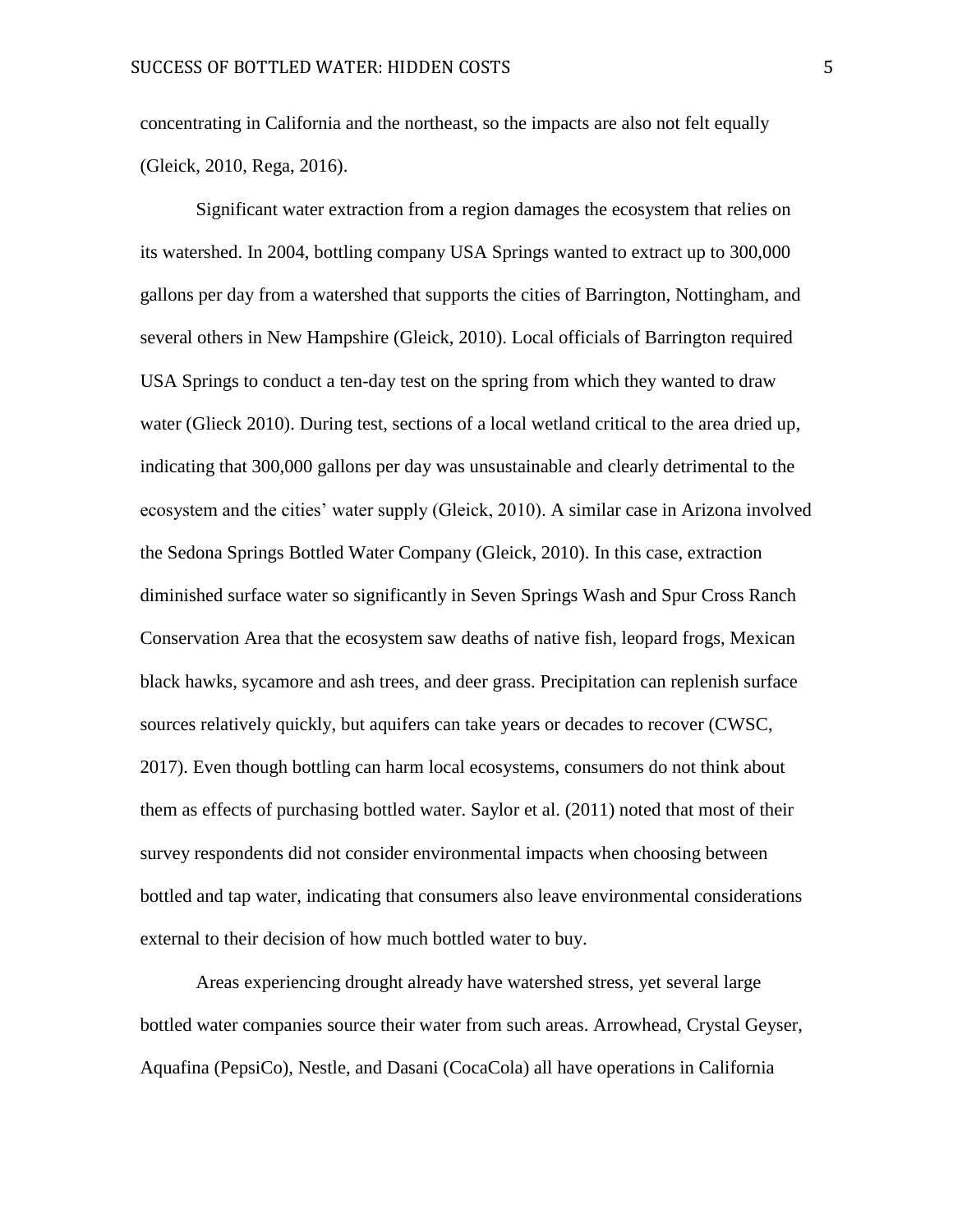(Rega, 2016, Gleick, 2010), a state that experienced a long-term drought between 2011 and 2017 (CWSC, 2017). The California Water Science Center (2017) explains that while recent precipitation and snowpack levels have officially ended the drought emergency, groundwater was depleted by over-reliance during the drought and lack of replenishment. Continuing to bottle water in regions such as California exacerbates the water shortage for use by the California public.

Other environmental damages occur as a result of the use of fossil fuels at various stages of the bottling process. Gleick (2010) notes that one of his studies found that global production and use of bottled water required 100-160 million barrels of oil in 2007. Oil is a non-renewable resource, which makes its use unsustainable. Bottled water containers are made of plastic, a product of oil, because of its malleability and durability (Gleick, 2010). However, most bottles are not created at the bottling plant which fills them (Gleick, 2010). Bottled water companies instead purchase ready-made bottles from plastic companies and have them shipped to their plants, consuming significant portions of fossil fuels and emitting air pollution in the transport process (Gleick, 2010). Fossil fuels also provide energy for the machines that shape bottles and filter water (Gleick, 2010).

People often think recycling eliminates environmental impacts, but there are several problems with the relevancy of recycling. Consumers trying to be responsible explain that they recycle bottles after use, which assuages their guilt about potential environmental damages without changing their purchase behavior (Saylor et al., 2011, Gleick, 2010). But this does not cancel out all of the energy requirements that go into making the bottle and melting it down for recycling into new bottles. Recycling entails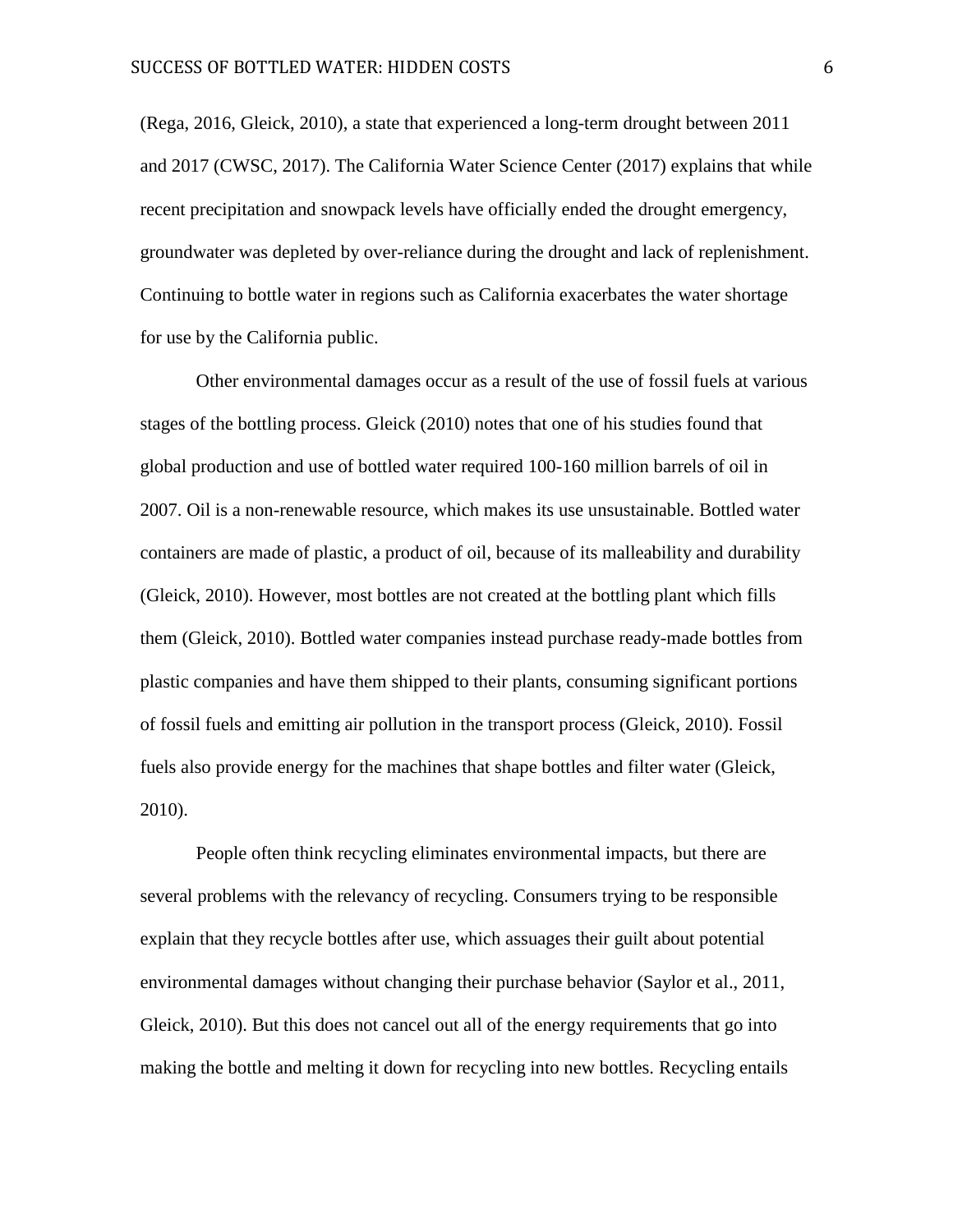additional energy costs when materials are processed internationally, as was 40% of recycled PET in 2004 (Saylor et al., 2011). Bottling companies also tout that their bottles are 100% recyclable (Gleick, 2010). However, just because a bottle *can* be recycled does not mean consumers *do* recycle significantly. In 2007, over 5.6 billion pounds of PET plastic was available for recycling; only 1.4 billion pounds were recycled (Gleick, 2010). That's less than a 25% recycling rate, with other estimates suggesting an even lower rate of 20% (Saylor et al., 2011). Bottled water companies have no obligation to pay for recycling of the bottles, or for mitigation of environmental damage when bottles end up in landfills (Parag & Roberts, 2009). Even if consumers recycled, companies do not source their substantial amounts of plastic from recycling plants. PepsiCo and Coca Cola, two major companies, routinely use less than 10% recycled plastic in their products (Gleick, 2010). Talking about the merits of recycling is useless if companies continue to use materials from non-renewable resources. Recycling reduces the amount of plastic litter, but adds to the usage of fossil fuels. The capacity recycling does have to make plastic water bottles more sustainable is severely under-utilized.

Plastic container aside, the contents of water bottles raise health concerns. Water quality is generally subject to the standards outlined in the Clean Water Act of 1972 and the Safe Drinking Water Act of 1974 (Gleick, 2010). Bottled water and tap water should exhibit equally safe levels of contaminants (Gleick, 2010). "Drinking water" as covered and regulated by federal agencies such as the EPA does not include bottled water (Gleick, 2010). Bottled water instead falls under the jurisdiction of the FDA, as it is defined as a food product (Gleick, 2010). This explains the unhelpful "nutrition label" on water bottles, which display 0% for carbs, fiber, fats, and everything else one expects to find in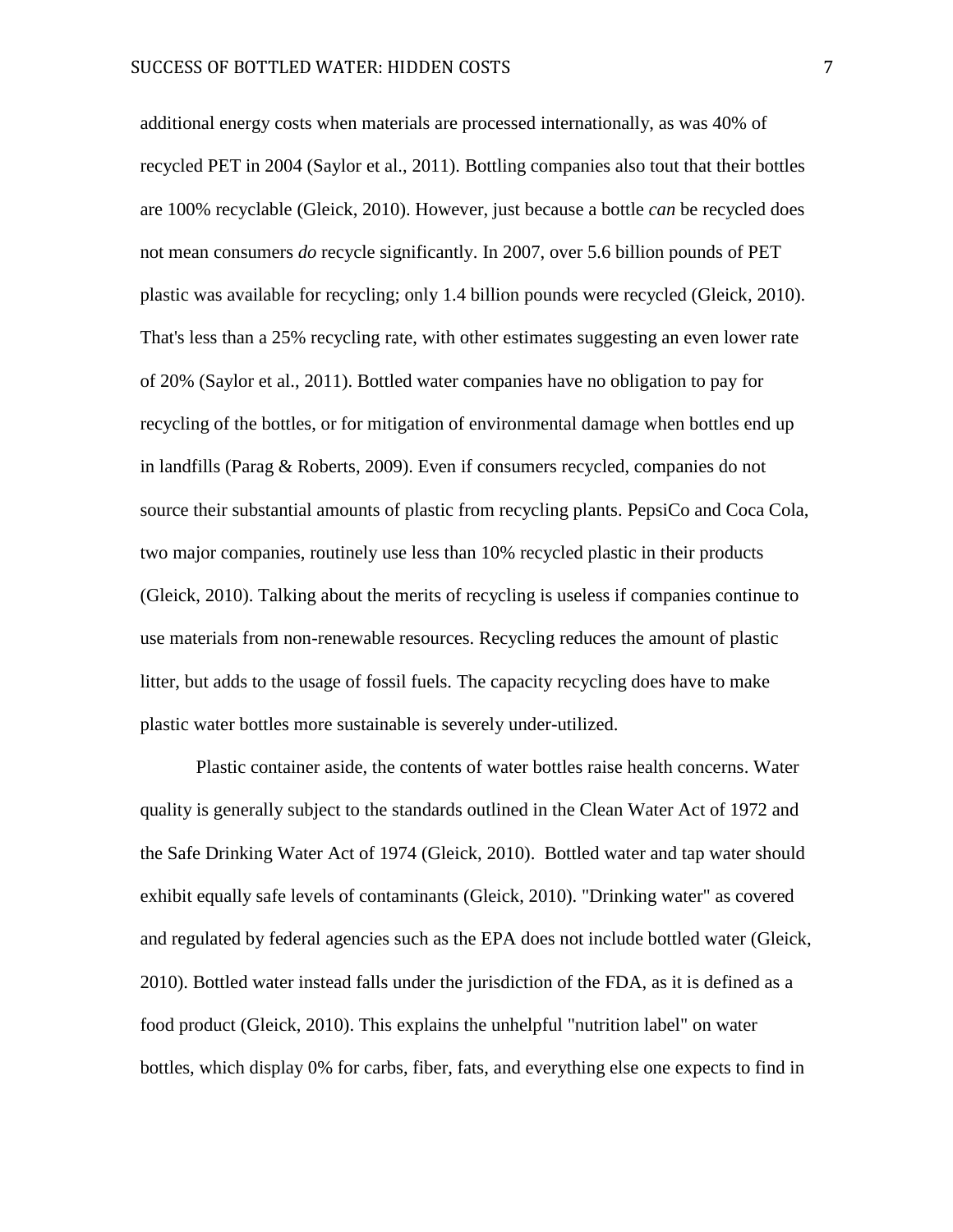actual food (Gleick, 2010). Since the FDA regulations only apply to "interstate commerce," 60 to 70% of bottled water falls outside of regulation simply because it never crosses state lines (Gleick, 2010). This leaves consumers uninformed about the actual contents of what they are drinking.

The specific standards for each regulatory agency do not always overlap or inspire confidence. The EPA has stricter guidelines for organismal levels than the FDA (Gleick, 2010). According to 2008 guidelines, municipalities must test their tap water 60 to 420 times per month and provide same-day notice to citizens if any coliforms are found (Gleick, 2010). If coliforms are found, municipalities must test for the presence of a particularly dangerous coliform: E. coli. The FDA only requires weekly tests for coliforms, and permits a small amount of coliforms to remain in water regardless of type (Gleick, 2010). In addition to the possibility of the presence of E. coli in our bottled water, the FDA does not require bottled water companies to notify the public or recall bottles with low but potentially dangerous levels of contamination (Gleick, 2010). When recalls do occur, it is months after the contaminated bottles have been disseminated to the market, and long since bought and consumed (Gleick, 2010). On the other hand, the FDA limits lead content to 5 parts per billion, much below the EPA's limit of 15 parts per billion (Gleick, 2010). Whenever the EPA has an update to drinking water standards, which already occurs infrequently, the FDA has 6 months to update their own regulations or prove that the update is non-applicable to bottled water (Gleick, 2010). "Nonapplicable" seems to mean that the FDA does not believe the contaminant to be

present in bottled water, and therefore should not have to test for it at all (Gleick, 2010).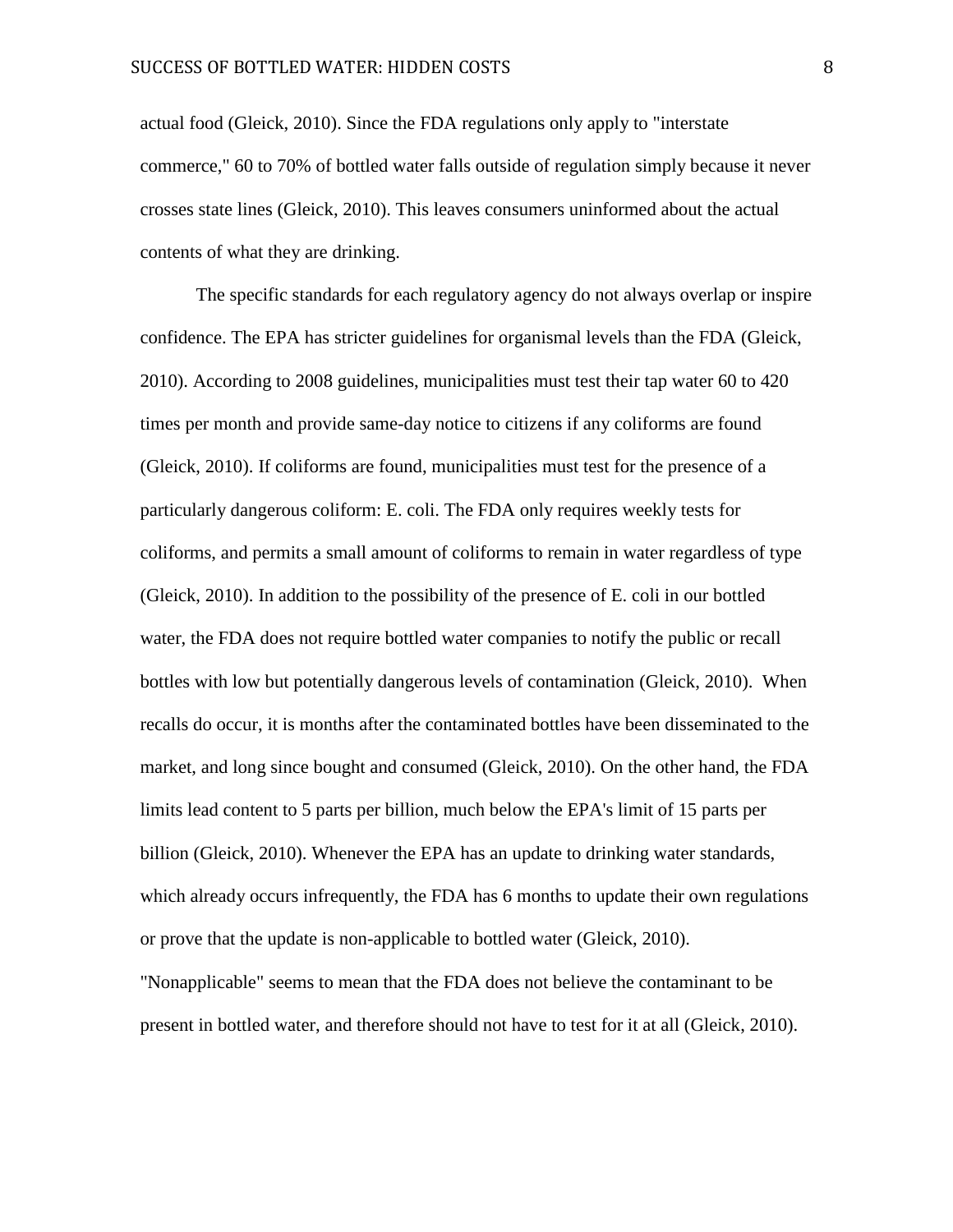This flawed logic leaves consumers at risk of illness at the whim of bottled water companies, who have the power to test water quality more frequently than required.

Bottled water companies get away with these externalities because they lack incentives to pay for the costs of mitigation. The negative impacts to health and the environment do not directly affect bottled water companies, so they would have to voluntarily consider them. Companies are not interested in incurring extra costs since costs reduce overall profit. Partly this is due to poor or nonexistent regulatory standards such as those regarding health and watershed impacts. Companies have power and incentive to keep regulations weak, as lack of proper regulation means no one can force extra costs onto the companies. They can prevent regulations from passing by lobbying against proposed measures, as they did multiple times against bottle-deposit bills that consumers and city organizations supported (Gleick, 2010). Enforcement of existing regulations is weak as well. The FDA performs few inspections of bottled water, even though 35% of inspections performed between 2000 and 2008 revealed problems (Gleick, 2010). Thus, bottled water companies can and do choose to sell their water without paying for quality tests, environmental impact tests, or responsible bottle disposal, in order to maximize profit at the expense of consumer health and the environment.

A key factor in this market failure is information asymmetry. Information asymmetry refers to an information imbalance: one side of the market, supply or demand, knows more than the other. Consumers could express distaste for the environmentally harmful practices of bottled water companies by refusing to buy the product, which would cut into profit margins. The reduced profitability of bottled water would incentivize companies to reduce production overall, or adjust the ethical ramifications of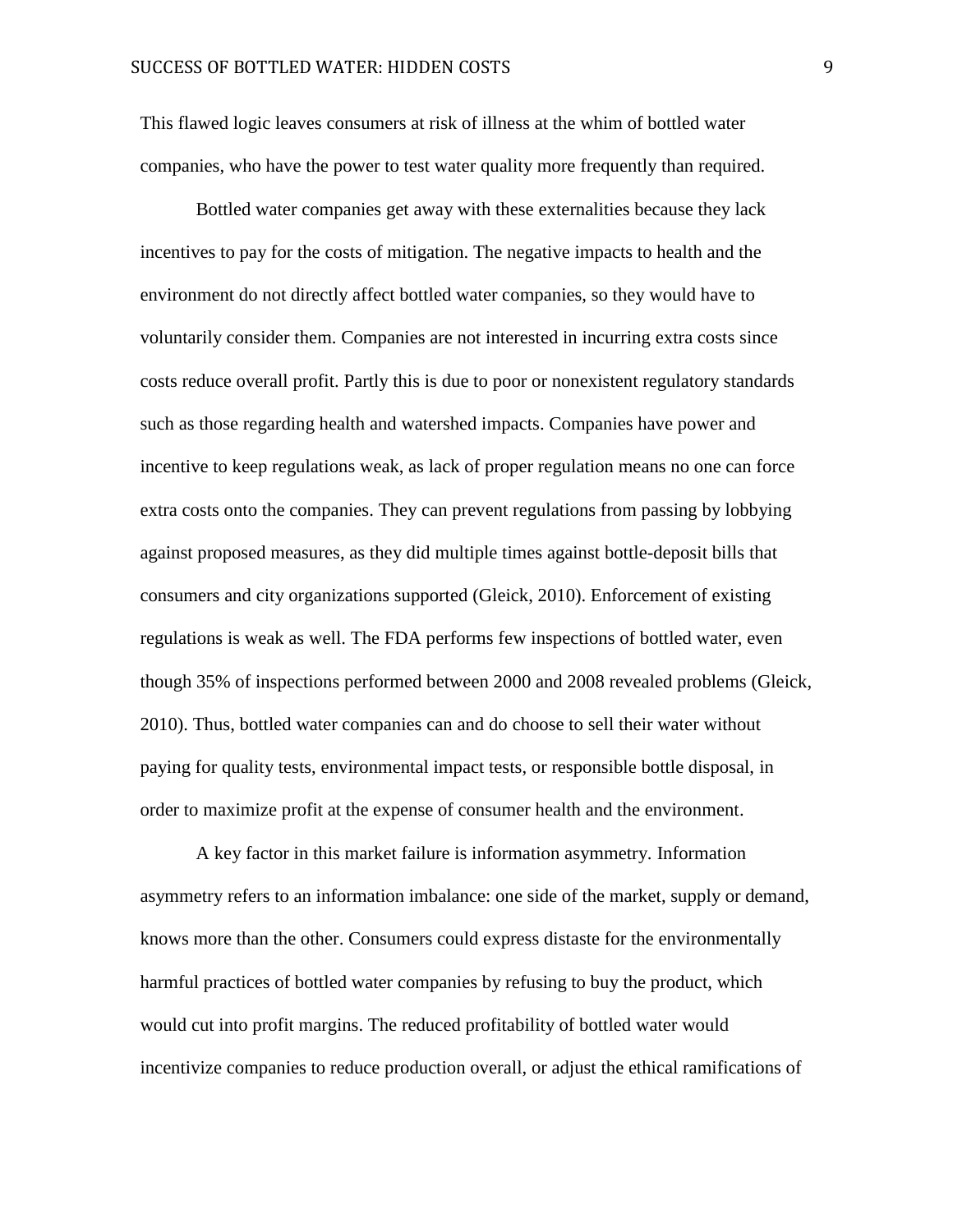production to regain their consumer base. Such an adjustment would put the bottled water market back on track to economic equilibrium, with the costs to society and the companies balancing the benefit consumers reap. We do not see this occur because consumers are simply not aware. Some bottled water users admit they do not even know where water comes from or how the treatment process works (Saylor et al., 2011). Lack of basic knowledge about water supply leaves consumers vulnerable to manipulation.

Lack of consumer awareness stems largely from misconceptions about the quality and healthiness of tap compared to bottled water (Hu et al., 2011, Saylor et al., 2011, Gleick, 2010). Since tap water problems must be immediately reported, consumers hear about tainted tap water more often than bottled water (Gleick, 2010). These reports significantly reduce consumer trust in tap water, and contribute to the false assumption that bottled water must be subject to stricter federal regulations (Saylor et al., 2011). Operating under the philosophy of "no news is good news," consumers are more likely to reach for the option they do not hear bad news about, regardless of actual risk (Saylor et al., 2011, Gleick, 2010). In this case, people are 4.8 times more likely to reach for bottled water when they do not trust their tap water (Hu et al., 2011). Saylor et al. (2011) also report that the higher price leads consumers to believe bottled water is of higher quality. This assumption comes from the fact that people expect price to convey the amount of benefit they should receive from a product. Since bottled at tap water are often of equivalent quality in developed countries, the price actually reflects packaging, transportation costs, and the company's profit motive.

Bottled water companies do not attempt to clear up misconceptions, but further contribute to confusing consumers. The confusion occurs because the bottled water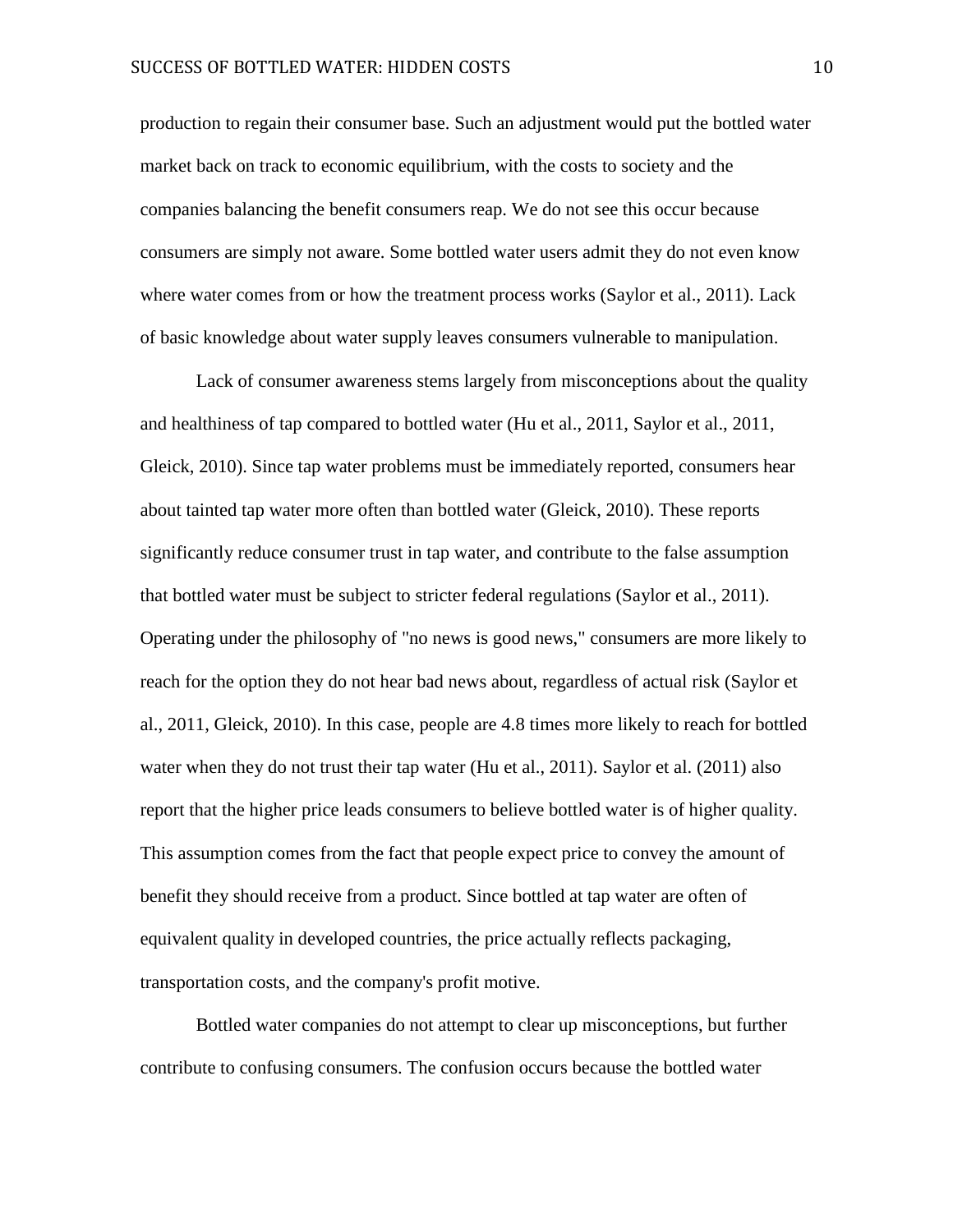market is a monopolistic competition. In monopolistic competition, producers must differentiate their product, either through content or marketing, to make it seem better than other similar products. This allows the producer to put a higher price on the product and make a positive profit. Since water is a relatively homogenous product, in order to increase sales and profits, each company must make their product *appear* better than all the other options. As Gleick (2010) puts it: "bottled water advertisers don't try to sell water: They sell youth, health, beauty, romance, status, image, and of course, the old standbys, sex and fear." Many of these lifestyle pitches are reflected in the attractive design of the packaging (Doria, 2006), which often bears pictures of glacier-covered mountains regardless of the true source (Gleick, 2010). Fearmongering campaigns center on the dangers of tap, with bottled water the obvious "safe" alternative (Gleick, 2010). Setting possible contamination aside, Doria (2006) notes that bottled water sales tend to follow along with "health food" trends, as if consumers think bottled water is somehow inherently healthier than tap water. For consumers more concerned with image or status, marketers play up the other aspects – youth, beauty, etc. – to distinguish their water from the rest. Marketing is required to convince consumers that one brand or product is better than another so they will buy it, but when marketing contains lies, or refrains from addressing misinformation, consumers lose money.

Despite slamming tap water, bottled water companies claim that the market for bottled water doesn't compete with tap, because the water sources are not substitutes. A substitute, economically speaking, is a good whose consumption rivals that of another good. Drinking bottled water doesn't reduce tap consumption, they say, but reduces consumption of other bottled beverages, like soda and tea (Gleick, 2010). "40% percent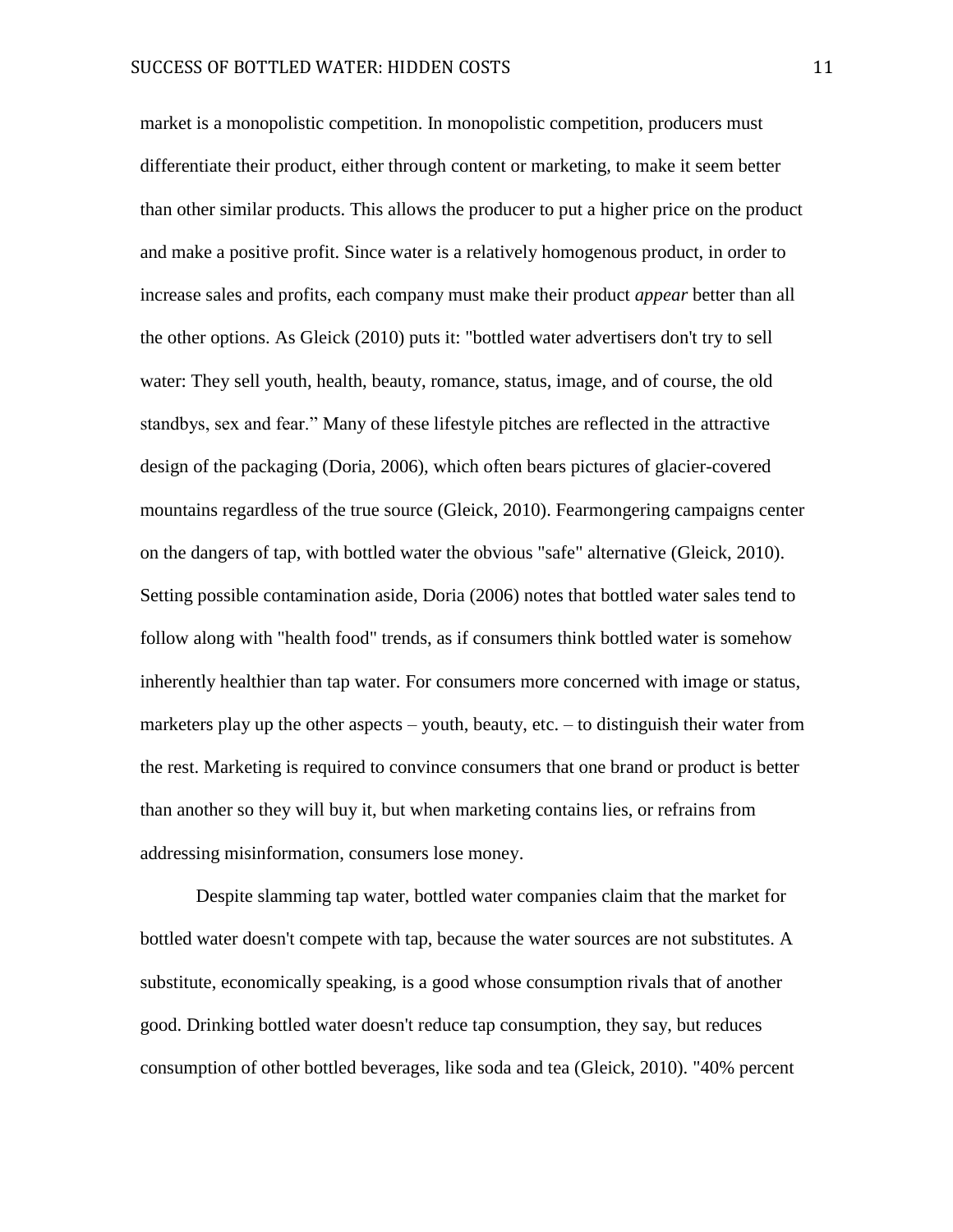of all water servings are bottled water", the IBWA (2017) boasts in a video on their website, so "bottled water helps people drink more water." Assuming other beverages are the true substitute, we would see people "by switching from soft drinks to bottled water" (IBWA, 2017). Increased bottled water sales would correlate with decreased soft drink sales, and the claim would hold water, so to speak. In reality, many bottled water companies are owned by brands which also produce soft drinks. It's unlikely for Coca Cola to promote Dasani at the expense of Coke, or for PepsiCo to promote Aquafina at the expense of Pepsi, as this would cut into overall sales for the company. While it is true that tap water is used for many purposes bottled water is not, both are in the market when it comes to drinking water (Parag & Roberts, 2009). Regardless of whether companies consider tap and bottled water to be substitutes, consumers do (Hu et al., 2011). This makes sense, as people who choose bottled water over soft drinks may also choose water of any type over soft drinks. A high percentage of bottled water consumption does not mean people consume more water overall, and increased bottled water consumption more likely reduces tap water consumption.

When consumers defend their preference for bottled water over tap water, taste often comes up as a reason (Teillet et al., 2010, Gleick, 2010). We cannot dismiss claims about taste, as people do not actually like the taste of water which has been completely purified (Teillet et al., 2010). Knowledge of the unpleasantness of truly pure water leads bottled water companies to leave or add in minerals to their product (Gleick, 2010). Dasani even formulated a special ratio of minerals to keep taste consistent across their product, which comes from many sources (Gleick, 2010). Tap water gets its taste from whatever minerals are present in the aquifer the water is drawn from, as well as a chlorine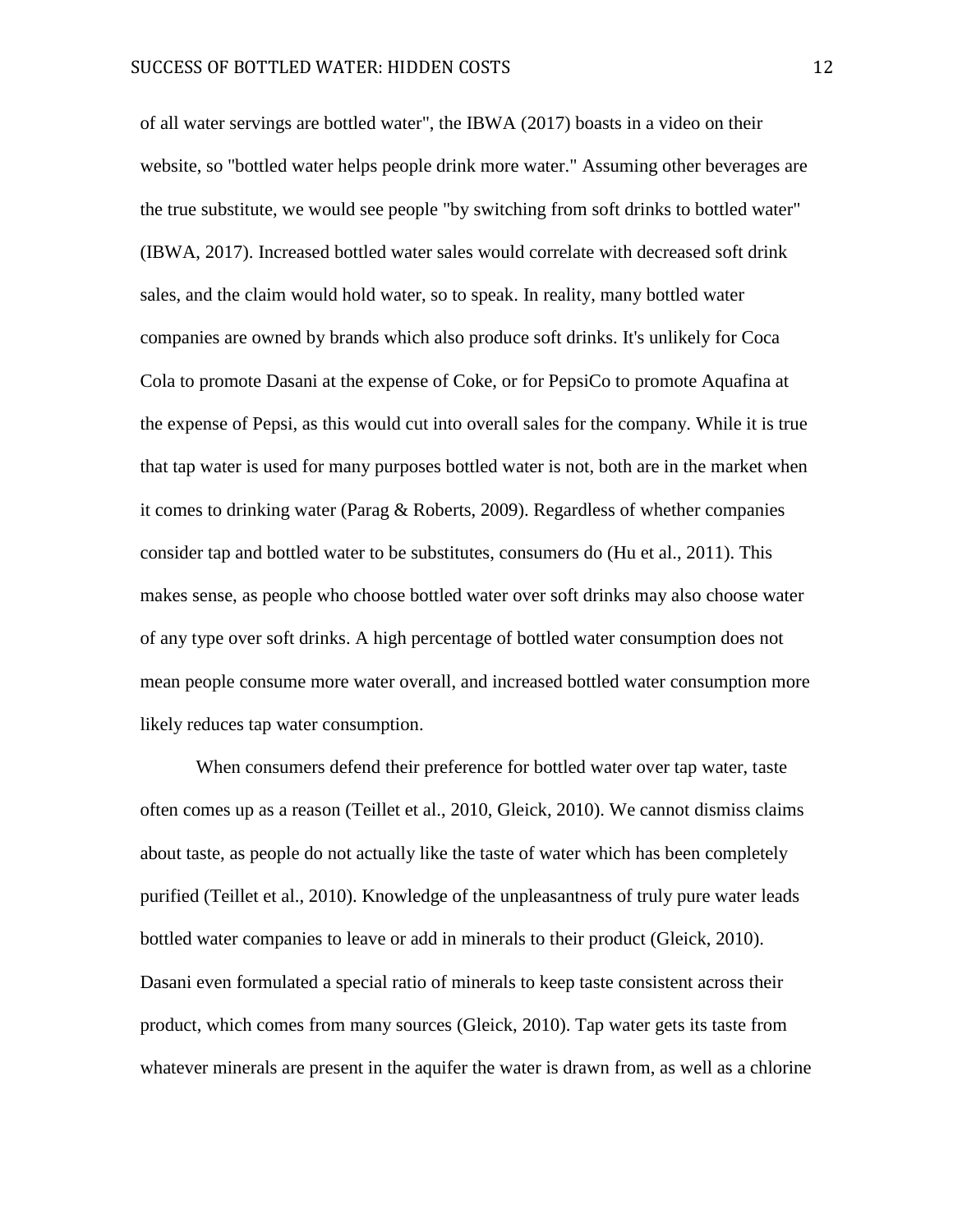flavor when chemical treatments are used (G. Merriam, personal communication, October 26, 2017). Since many bottled waters are literally bottled tap water, there should be little taste difference between the two. But what about spring or glacier water? Based on several blind taste assessments by the media, it turns out that most people prefer tap water over bottled water (Doria, 2006, Ronnow, 2010). A study in France by Teillet et al. (2010) found that people could discern and group water samples according to taste and whether or not the taste was pleasant. When tap was allowed to dechlorinate, participants often created taste categories which contained both tap and bottled water samples (Teillet et al., 2010). Most of the participants, 63.8%, were unable to properly identify a sample, and seemed to like bottled and tap water equally (Teillet et al., 2010). This suggests that a broad variety of tastes exist within both tap and bottled water samples, so taste is an unreliable characteristic for making decisions about all tap or all bottled waters.

People also choose bottled water for perceived convenience. 71% of Canadian bottled water users cite convenience as an important factor in choosing bottled water (DuPont, 2005). As misleading ad campaigns increase demand for bottled water, supply increases to meet it. This makes bottled water easy to find in stores, and the bottle makes it portable, both important aspects of convenience. With the increase in preference for bottled water, preference for its substitute, tap, decreases, so water fountains fall into disrepair and become harder to find (Gleick, 2010). As fountains become harder to find, bottled water becomes even more convenient, perpetuating the cycle. This causes an inequitable distributional effect, as the cheaper option of equivalent or better quality is less available in public areas, forcing lower-income consumers to purchase their water.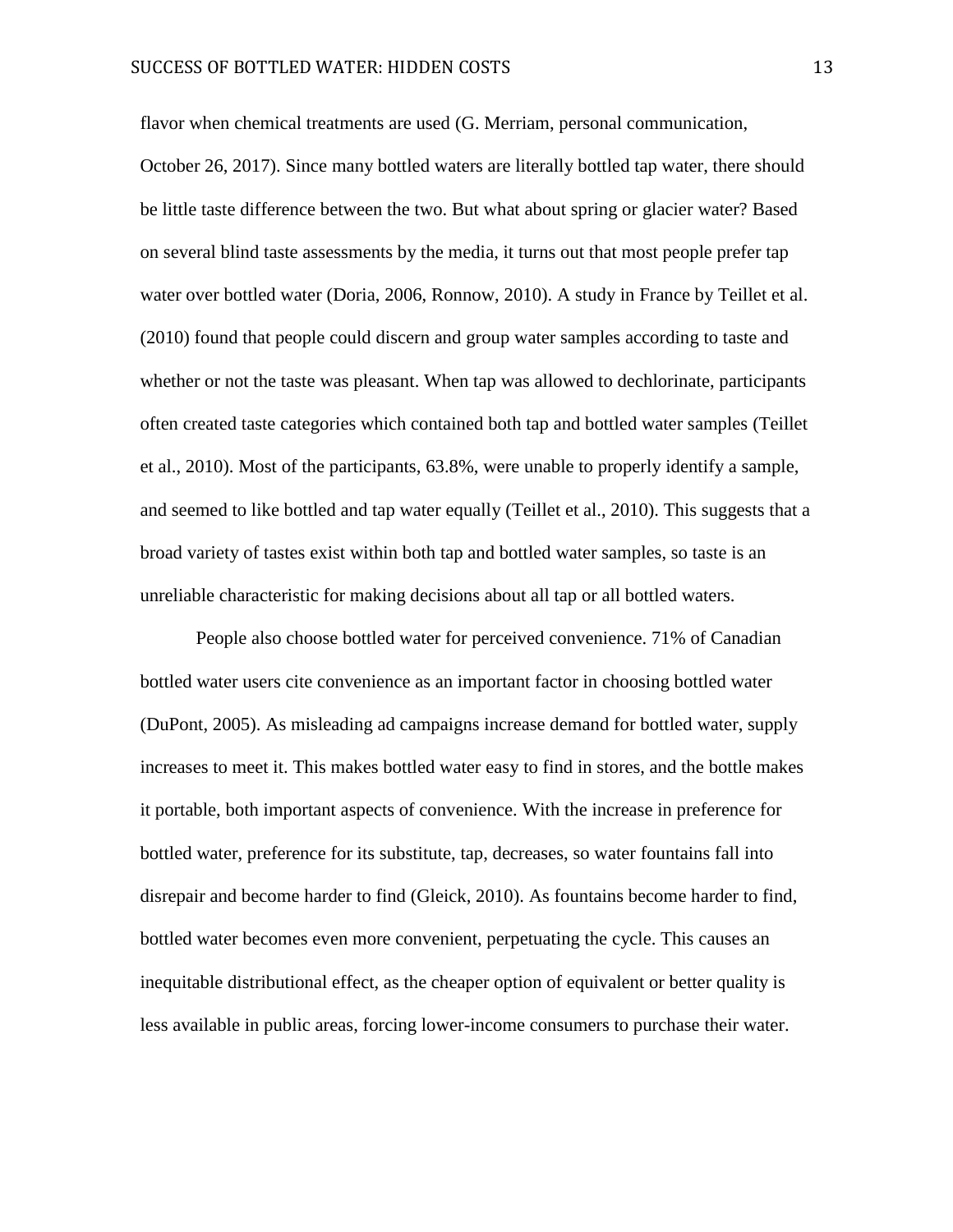Several methods exist for discouraging uses of bottled water. Requiring damage tests would force bottling companies to prove that their extraction would not negatively impact local ecosystems or water access, or set a limit on how much they can sustainably extract. This would reduce the incidence of bottling plants in sensitive regions. "Bottle bills" include a deposit in the price of bottled water, which the consumer only regains by recycling. This provides incentives for consumers to recycle, but such bills face much opposition from companies (Gleick, 2010). A 2013 program in Missoula, Montana called "Hit the Tap" aimed to increase the convenience of tap water by installing new water fountains and upgrading old fountains in high-trafficked or requested areas (Hit the Tap Missoula, 2013). The program also created a map which indicated the location and inspection status of all public fountains within the city to help citizens find access points (Google Maps, 2017).

Given the rampant misleading advertising for bottled water and consumers' lack of knowledge about where water comes from, educational efforts are most relevant for addressing the negative externalities of bottled water. Explanation of the environmental damages caused by bottled water will help consumers understand the costs of their actions beyond the price on the product. To illuminate the variability and inaccuracy of taste preferences, organizations can conduct blind taste tests. Informational campaigns like Hit the Tap's fountain map can help counteract issues of not knowing where to find free tap water, but additional personal experience with negative impacts may also be necessary to adjust people's behaviors (Takacs-Santa, 2007).

# **Methods**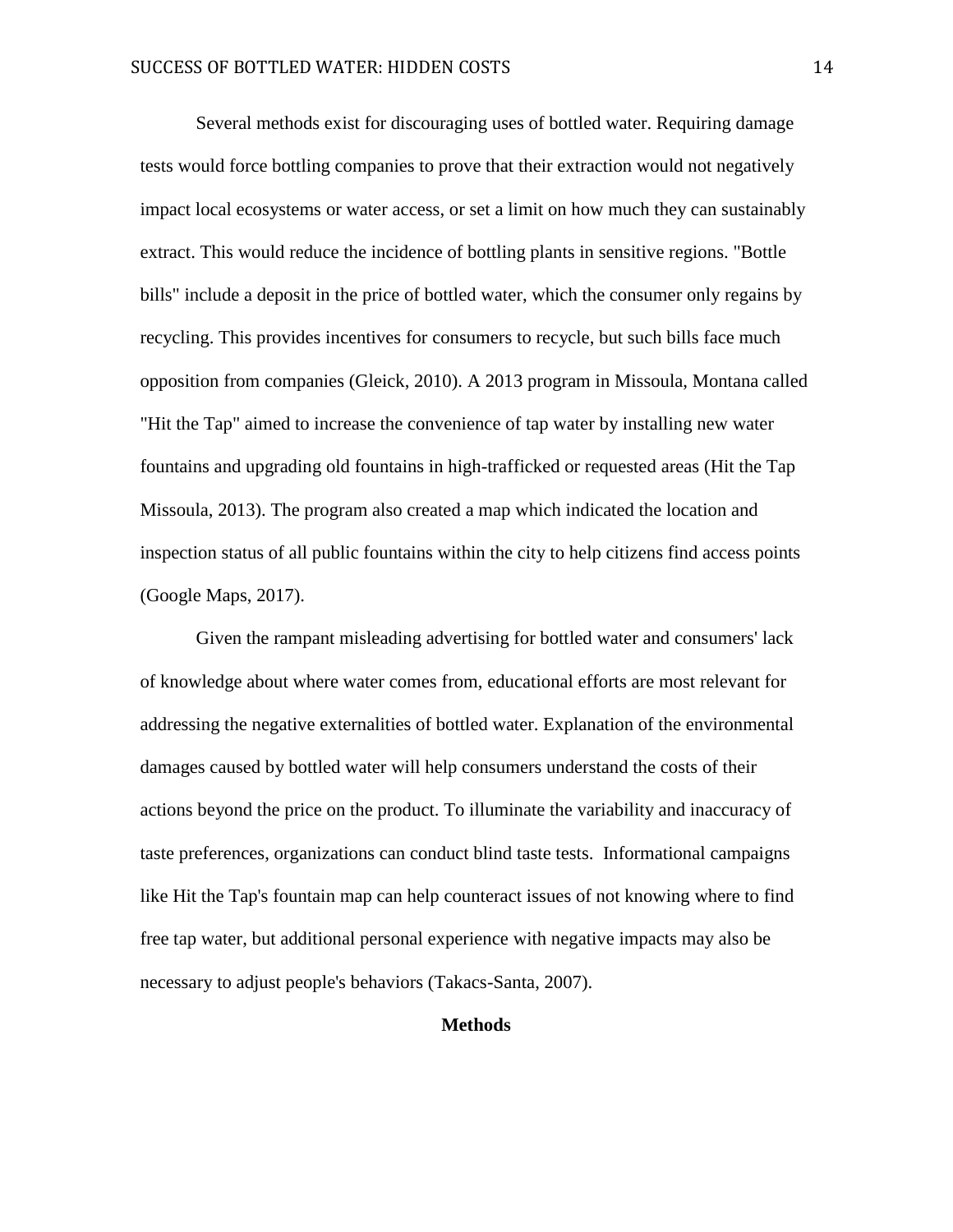Given the difficulty that changing regulatory processes entails, along with the market power informed consumers have, education is the most effective way to shift the bottled water market to an efficient equilibrium quantity of sales. Pro-environmental behaviors are linked with education during childhood (Paloniemi & Vainio, 2011, IIED, 2007). Children also learn more easily than adults. Specifically I propose an educational activity aimed at children around 9-11 years old. These will be students in the  $4<sup>th</sup>$  grade class at Florence-Carlton Elementary, which currently has no water curriculum and lies outside the reach of educational organizations in Missoula, such as the Watershed Education Network and the Missoula Natural History Museum.

The intention of this activity is to make students more aware of differences of value and cost between tap and bottled water. Although tap and bottled water are almost the same in terms of quality, bottled water costs several times more in terms of price and environmental damages. Some taste differences do exist, but it is hard to tell which tastes are associated with bottled or tap waters. Slightly better taste may not be worth the extra personal cost for bottled water. Knowing that choosing bottled water negatively impacts the environment may help some students include this consideration as a personal cost. Making this a hands-on activity will help make the experience more personal and less cerebral, which assists in altering environmental behaviors (Takacs-Santa, 2007).

#### **Design**

The activity is a blind taste test within the frame of a hypothetical purchase. Sample A will be Missoula tap water drawn from the local aquifer, which lends high mineral content to the water. Sample B will be bottled water from a spring source, which will also provide high mineral content. Sample C will be Missoula tap water that has been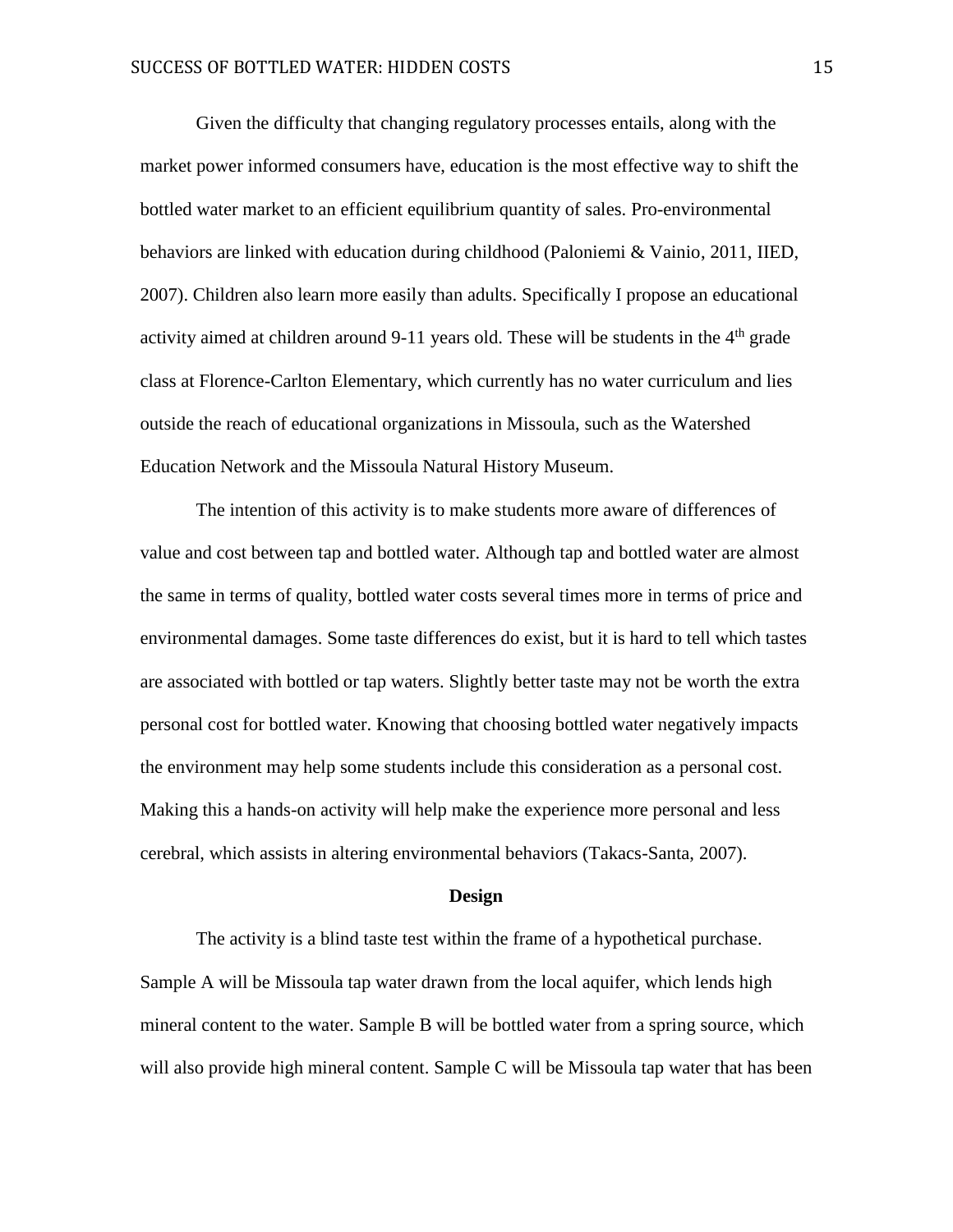filtered with a Brita pitcher. Sample C will approximate the taste of "purified drinking water," which is simply filtered and bottled tap water (Gleick, 2010). The inclusion of sample C could be easily identified as either tap or bottled water but must be categorized as "tap" (since this is the actual source) to be a correct guess.

First, students will be presented with two cups of water. One will be clear and clean bottled water, the other will be polluted with dirt (or another such unappealing substance) which represents the unclean surface water in many developing countries. The facilitator should remind the students that dirty water could make them sick. The students will have to choose which they would prefer to drink, with the expectation that they will pick the clean water. Then the students will be presented with the three samples. The pouring of each sample will occur behind a screen (such as a cardboard box) to ensure they do not see the source. After each sample, the student will be asked to categorize the sample as "tap," "bottled," or "unsure." After tasting all three samples, they will be told which they got correct. It may also be helpful to demonstrate that, while an individual may guess correctly, overall guesses vary wildly. This can be done by keeping a large tally visible to the students. Keeping a public track of students' guesses also involves social processing in decision-making, which van der Linden (2015) finds makes education more effective at altering behavior. With answers visible, it will be necessary to provide samples in a random order, so students who have already guessed cannot give the right answers to those who have not yet participated.

Since both bottled and tap are accepted forms of drinking water in the US, but bottled water costs significantly more, students will then be presented with two cups of clear clean water to choose between. The facilitator will explain that the bottled sample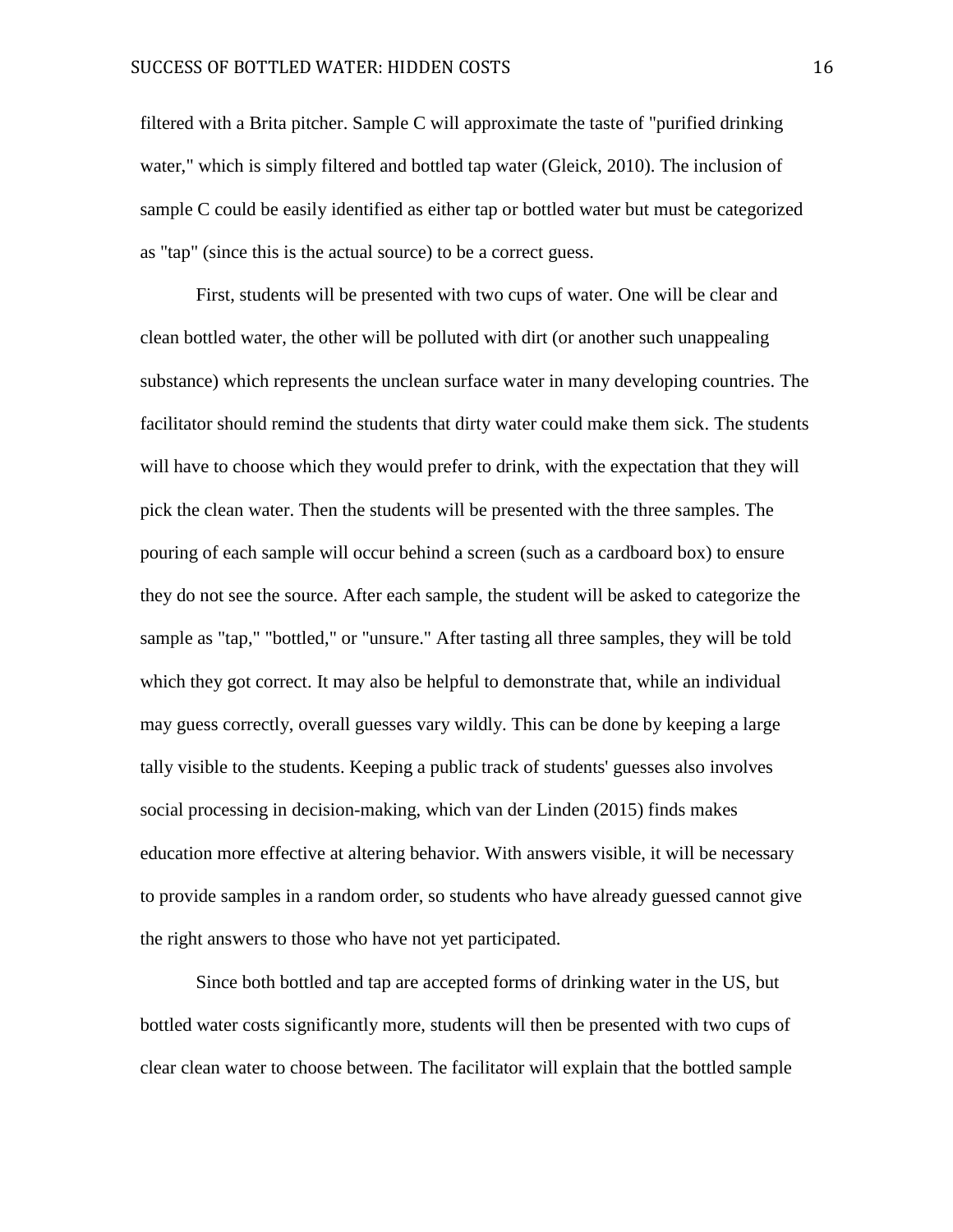costs a dollar and hurts the environment, but the tap sample only costs one cent. With only minor differences in taste, the students should understand that the almost-free tap water is more desirable than the bottled water.

I conducted a preliminary test of my activity with students at the University of Montana. The university students I recruited already manage their own budgets, so the frame activity of choosing between two cups of water was left out of the test. They were also asked to close their eyes instead of watching as water was poured behind a screen, as they were trusted to be mature enough to comply. Since Missoula's tap water has a high mineral content from the aquifer and is treated with chlorine, I expected participants to identify it fairly easily. Since both tap and bottled water can be filtered, I expected people to have trouble identifying the source of the filtered water. Since I tested this activity on university students, I expected the majority to rely on tap water because it is cheap and readily available in their homes. I also expected most of the participants to carry reusable water bottles, based on my observations of students attending University of Montana classes.

#### **Results**

Eleven university students participated in my activity. Only one preferred and relied on bottled water. The remaining 10 said they relied on tap water. Of the ten who relied on tap water, 6 claimed a preference for tap and 4 had no preference. Cost was the most frequently cited reason for reliance on tap, mentioned by 5 of the 10 tap users, as tap is either free or extremely cheap in comparison to bottled. Linked with low cost is convenience, cited by two tap users. One participant specifically mentioned the inconvenience of having to recycle plastic water bottles, indicating an implicit concern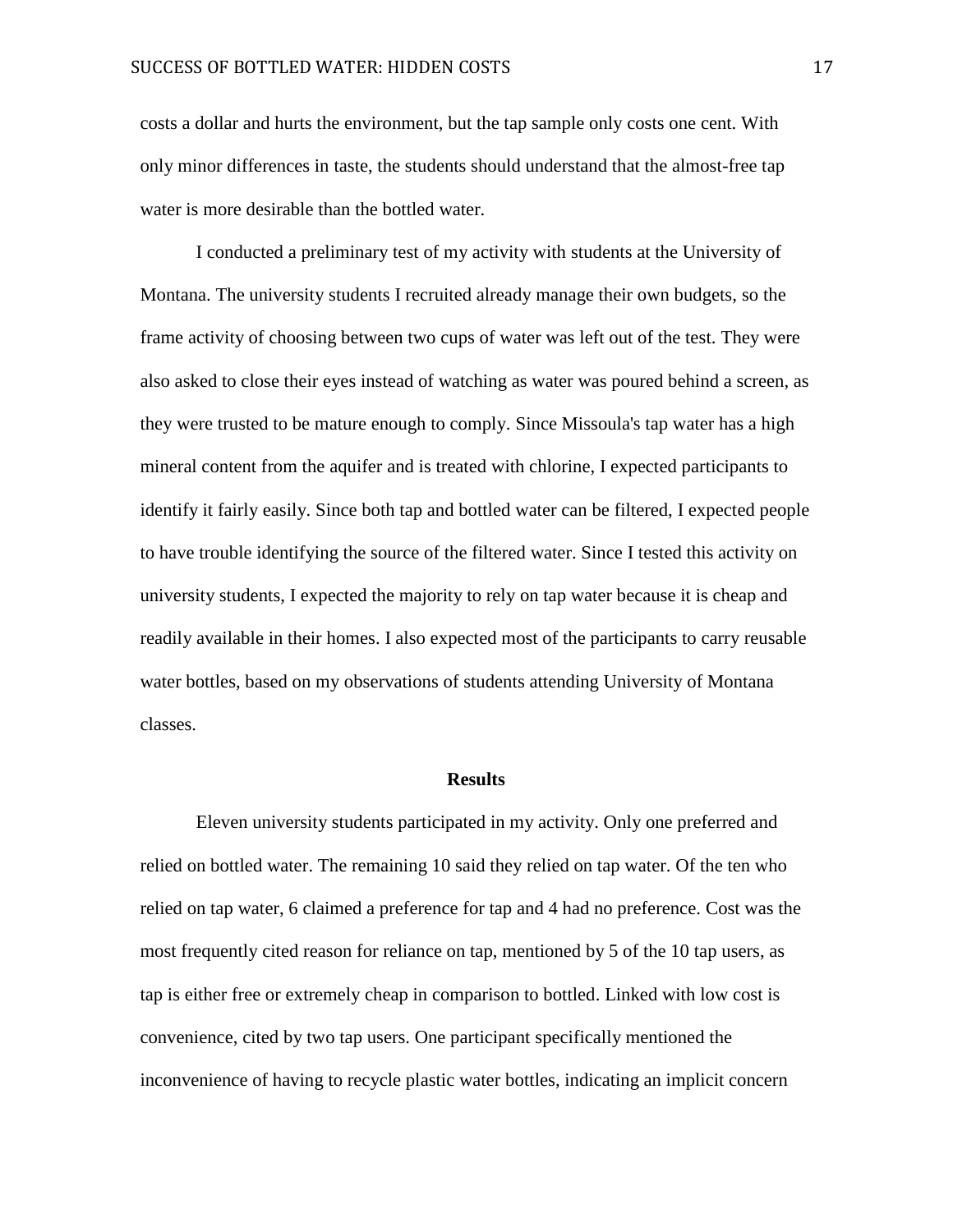for the environment. Taste was cited as a reason by 2 tap users and the bottled water user. One person also mentioned that tap water irritated their throat. Eight people said they carry a reusable water bottle, including the one bottled water user. The other three participants did not carry a reusable water bottle. Eight participants said the environment (in terms of impact from fossil fuels, plastic in landfills, etc.) factored into their use of tap, all except one of which also carried a reusable bottle. Of these 8, five explicitly mentioned the environment unprompted as a reason for their preference for tap, while the other three did not have a water preference.

|  |  | Figure 1: Drinking Water Habits Survey Responses (N=11) |  |
|--|--|---------------------------------------------------------|--|
|--|--|---------------------------------------------------------|--|

|  |                                                    | <b>Water Source Preference</b>                     |                                                                          |
|--|----------------------------------------------------|----------------------------------------------------|--------------------------------------------------------------------------|
|  | Tap: 6 Bottled: 1 Neither: 4                       |                                                    |                                                                          |
|  |                                                    | <b>Water Source Reliance</b><br>Tap: 10 Bottled: 1 |                                                                          |
|  | <b>Considerations when Choosing Sources*</b>       |                                                    |                                                                          |
|  |                                                    |                                                    | Cost: 8 Taste: 3 Convenience: 2 Environment: 5 Physiological Reaction: 1 |
|  | "Do You Consider the Environment when You Choose?" | Yes: 8 No: 3                                       |                                                                          |
|  |                                                    | <b>Reusable Water Bottle Usage</b>                 |                                                                          |
|  |                                                    | Yes: 8 No: 3                                       |                                                                          |

\*Participants gave these answers unprompted. In the next question they were directly asked about whether they consider the environmental impacts of their choice.

The very hard tap and spring water were identified correctly by 7 participants each. Three people mislabeled tap as bottled and two people mislabeled bottled as tap. Four people correctly identified all three samples, including the person who noted mild throat irritation from tap water. People were evenly split on whether the filtered water was tap or bottled – 5 thought it was tap and 5 thought it was bottled, with one person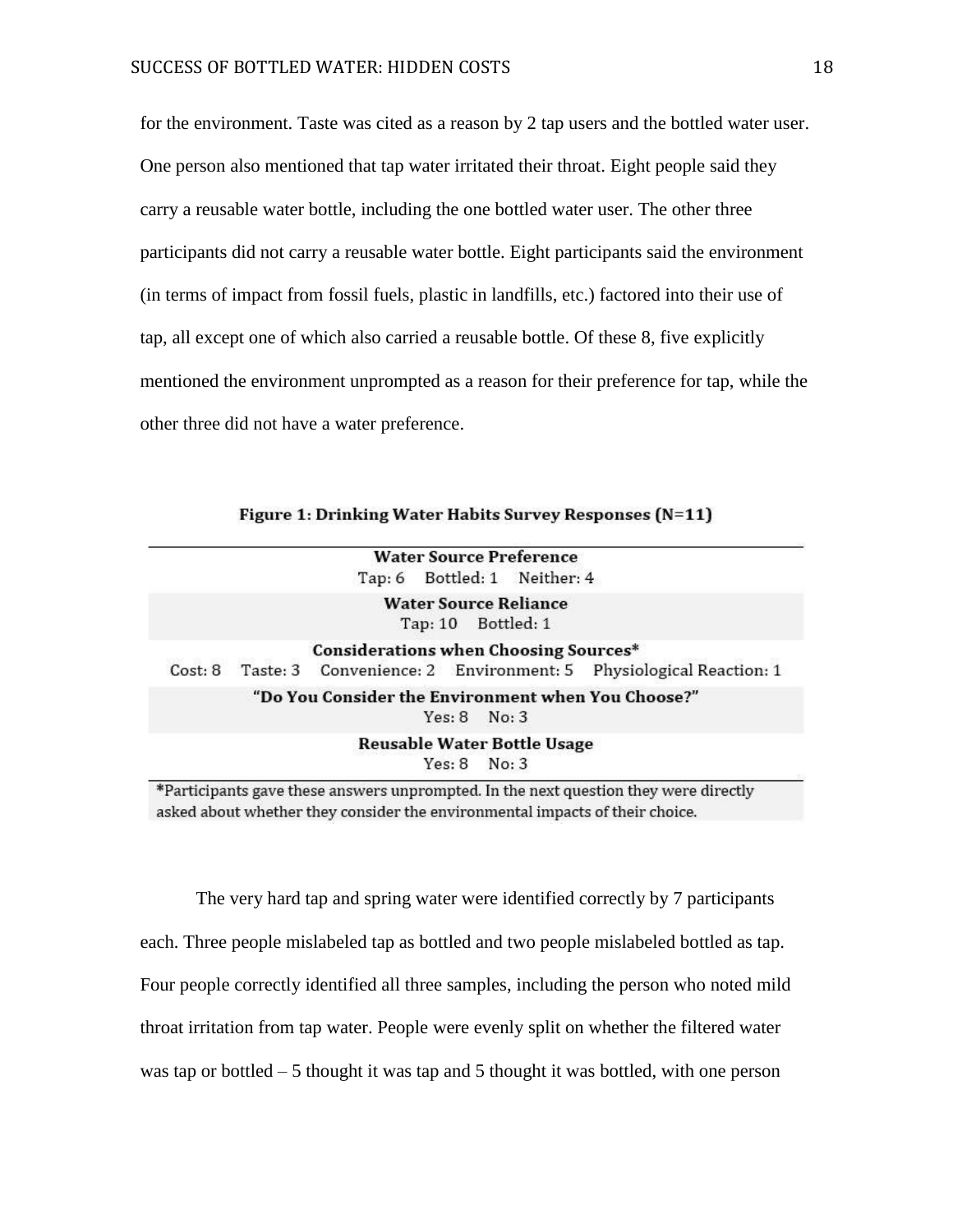saying "unsure." The confusion surrounding the filtered water matches the fact that both tap and bottled water may be filtered depending on the region and company. Only 2 people took advantage of using the "unsure" option: one said they were unsure what the tap sample was, and the other said they were unsure about all three samples.

Of the two participants that cited taste as a reason for their tap preference, one correctly identified all three samples. The other categorized both tap and bottled water as tap, and categorized the filtered water as bottled. The participant who preferred bottled water for its taste correctly identified all three samples.

|      |                | ounpres |                      |    |
|------|----------------|---------|----------------------|----|
|      | $N=11$         |         | TAP BOTTLED FILTERED |    |
|      | <b>TAP</b>     |         | $\mathfrak{D}$       | 5. |
| nses | <b>BOTTLED</b> | 3       |                      |    |
| Resi | <b>UNSURE</b>  |         |                      |    |
|      |                |         |                      |    |

Samples

**Figure 2: Taste Test Responses** 

# **Conclusion**

While this activity is not an experimental study, the findings do support the general literature. The test activity with university students supported that bottled water and tap are indistinguishable from each other. This is both a result of taste (some participants could not tell the difference) and identical processing (when filtered, people could not identify the source). A higher portion of participants expressed environmental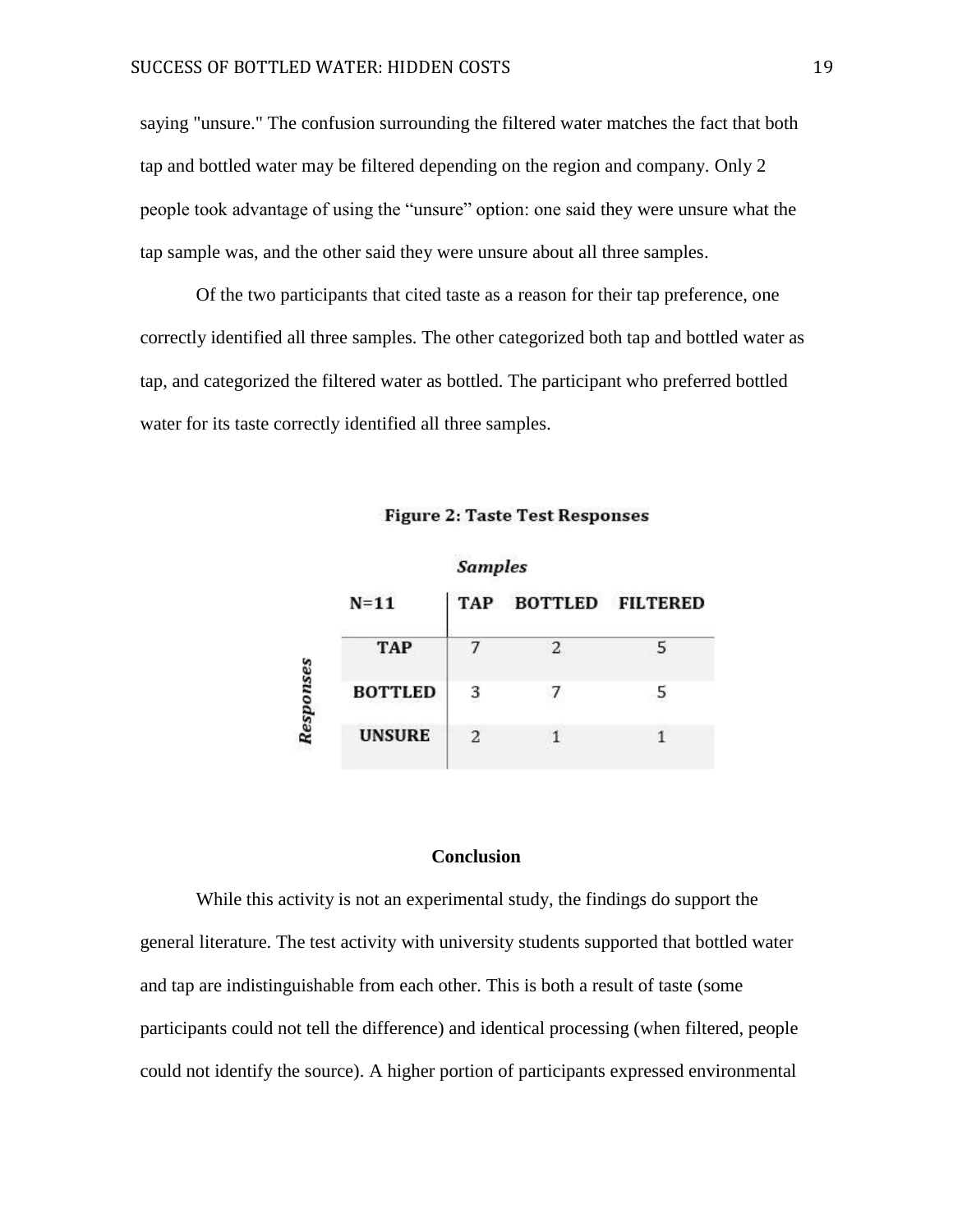concerns than in other studies, but this is likely due to the small sample size and shared values among the group of students tested. Elementary students do not typically manage budgets on their own as university students do, so when working with children facilitators should illustrate the magnitude of the cost difference. Facilitators can explain that \$1 is one thousand times more expensive than 1 cent. Including both the comparison between cups of dirty and clean water and the two clean cups of water will provide context for when benefits exceed costs, and that the socially desirable amount of bottled water sales is not zero, but should be lower.

### **References**

- California Water Science Center (CWSC). (2017). California Drought. *U.S. Geological Survey.* Retrieved from [https://ca.water.usgs.gov/data/drought/.](https://ca.water.usgs.gov/data/drought/)
- Clerkin, K. (2012). Hit the tap, kick the bottle. *Drinking Water Fountains,* Retrieved from [http://www.drinkingwaterfountains.com/2012/09/27/hit-the-tap-kick-the](http://www.drinkingwaterfountains.com/2012/09/27/hit-the-tap-kick-the-bottle/)[bottle/.](http://www.drinkingwaterfountains.com/2012/09/27/hit-the-tap-kick-the-bottle/)
- Doria, M. F. (2006). Bottled water versus tap water: understanding consumers' preferences. *Journal of Water and Health,* 4(2), 271-276.
- DuPont, D. P. (2005). Tapping into consumers' perceptions for drinking water quality in Canada: Capturing customer demand to assist in better management of water resources. *Canadian Water Resources Journal,* 30(1), 11-20.
- Gleick, P. (2010). *Bottled and Sold: The Story Behind our Obsession with Bottled Water*. Washington, DC: Island Press.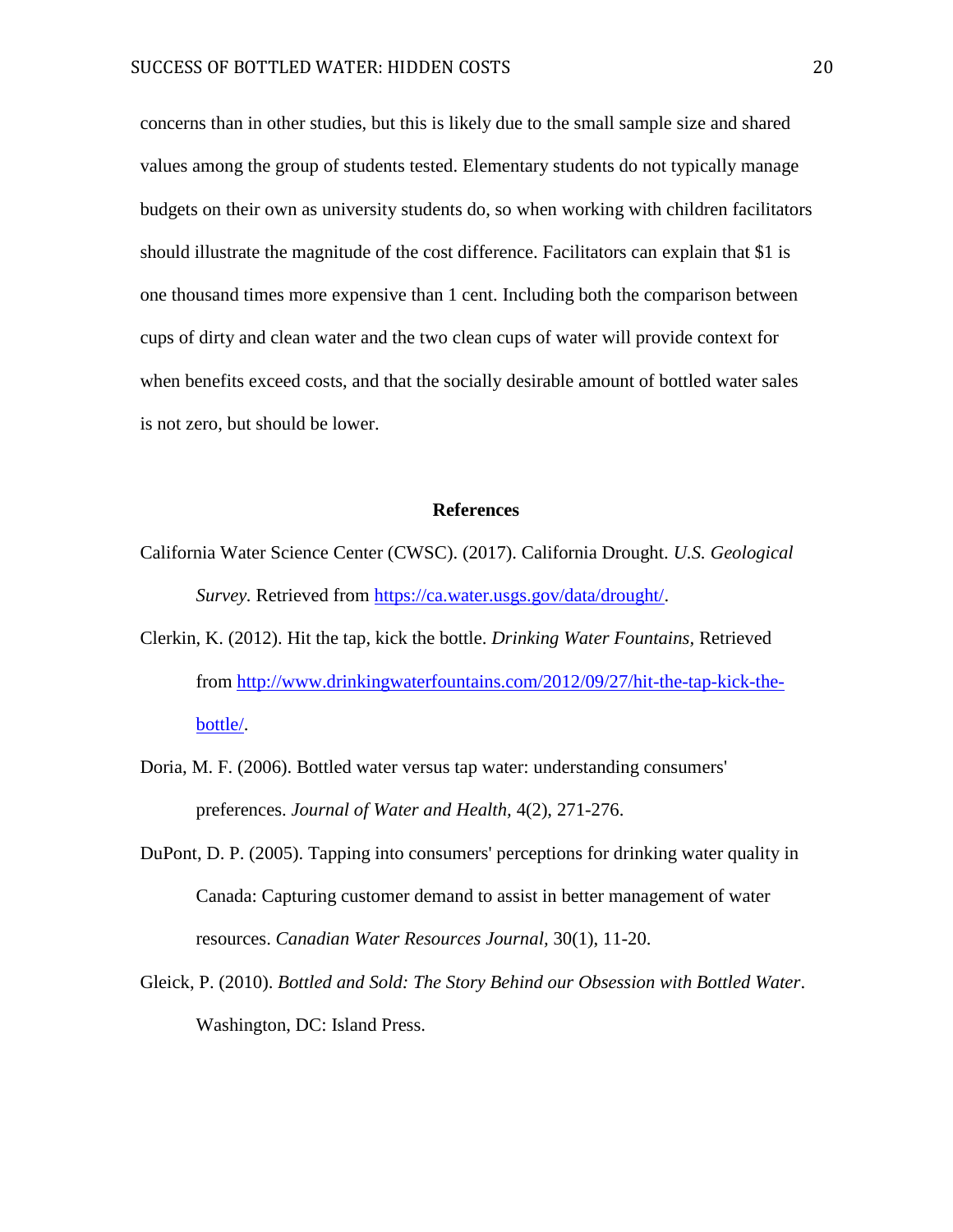- Google Maps. (2017). Hit the tap: Map of Missoula's water fountains. Retrieved from [https://www.google.com/maps/d/viewer?mid=12\\_KQbUODsKj8cq6levBLo418y](https://www.google.com/maps/d/viewer?mid=12_KQbUODsKj8cq6levBLo418yvU&hl=en_US&ll=46.86873735910461%2C-114.025061&z=11) [vU&hl=en\\_US&ll=46.86873735910461%2C-114.025061&z=11.](https://www.google.com/maps/d/viewer?mid=12_KQbUODsKj8cq6levBLo418yvU&hl=en_US&ll=46.86873735910461%2C-114.025061&z=11)
- Hit the Tap Missoula. (2013). Hit the tap Missoula. *Facebook.* Retrieved from <https://www.facebook.com/Hit-the-Tap-Missoula-621952224533786/>

Hu, Z., L. W. Morton, & R. L. Mahler. (2011). Bottled water: United States consumers and their perceptions of water quality. *International Journal of Environmental Research and Public Health,* 8, 565-578*.*

- Idaho Museum of Natural History (IMNH). (n.d.). What is an aquifer? Retrieved from <http://imnh.isu.edu/digitalatlas/hydr/concepts/gwater/aquifer.htm>
- International Bottled Water Association (IBWA). (2017). International bottled water association. Retrieved from [http://www.bottledwater.org.](http://www.bottledwater.org/)
- Rega, S. (2016). Animated map of where your bottled water actually comes from. *Business Insider.* Retrieved from [http://www.businessinsider.com/animated-map](http://www.businessinsider.com/animated-map-bottled-water-springs-dasani-aquafina-2016-10)[bottled-water-springs-dasani-aquafina-2016-10.](http://www.businessinsider.com/animated-map-bottled-water-springs-dasani-aquafina-2016-10)
- Ronnow, K. (2010). Take a sip and guess: Tap or bottled? *Bozeman Daily Chronicle*. Retreived from [https://www.bozemandailychronicle.com/news/take-a-sip-and](https://www.bozemandailychronicle.com/news/take-a-sip-and-guess-tap-or-bottled/article_33296fb4-d8b1-11df-8a98-001cc4c002e0.html)[guess-tap-or-bottled/article\\_33296fb4-d8b1-11df-8a98-001cc4c002e0.html.](https://www.bozemandailychronicle.com/news/take-a-sip-and-guess-tap-or-bottled/article_33296fb4-d8b1-11df-8a98-001cc4c002e0.html)
- Paloniemi, R., & A. Vainio (2011). Why do young people participate in environmental political action? *Environmental Values*, 20(3), 397-416.
- Parag, Y. & J. T. Roberts. (2009). A battle against the bottles: Building, claiming, and regaining tap-water trustworthiness. *Society and Natural Resources*, 22(7), 625- 636.